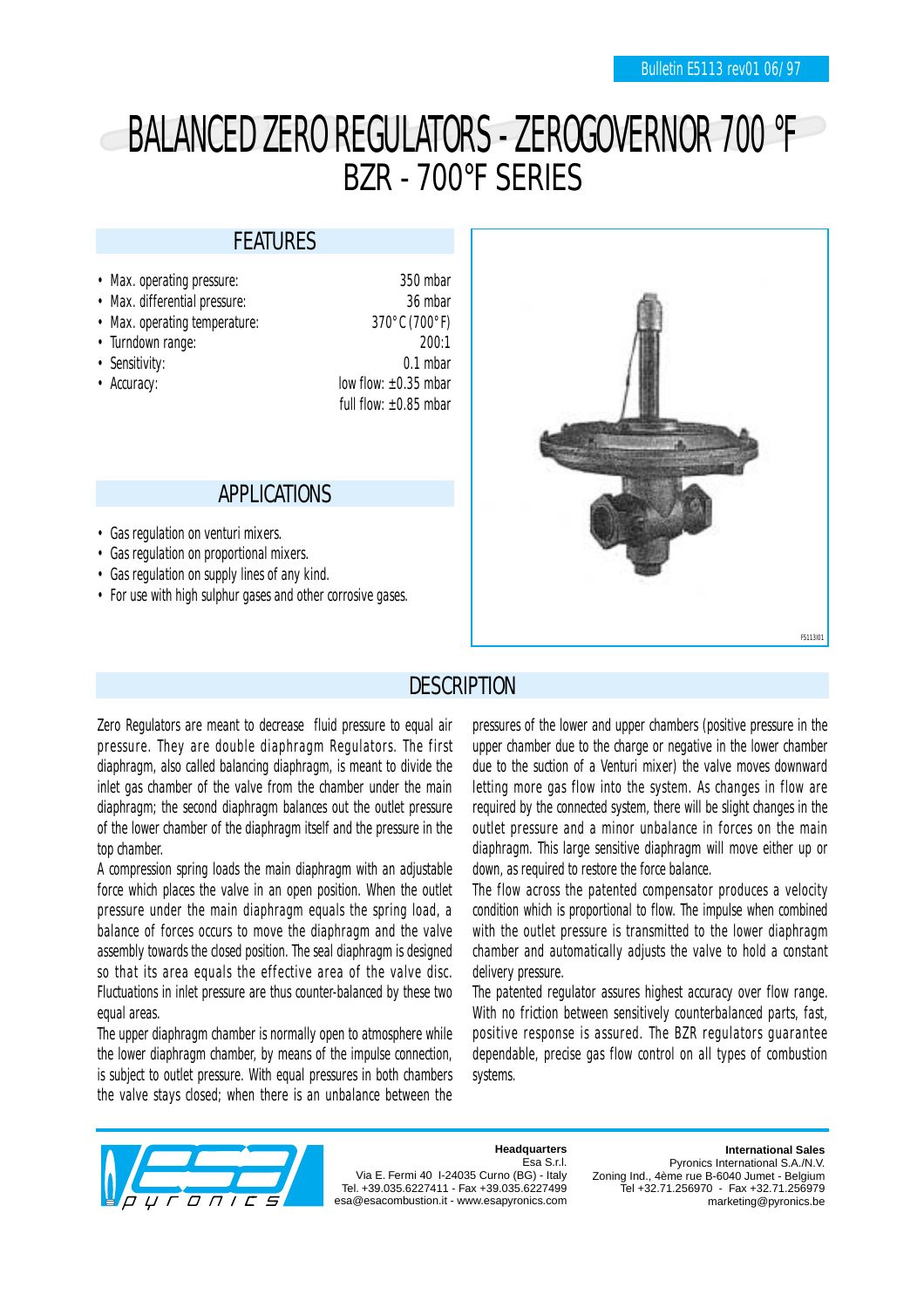### INSTALLATION

All BZR regulators are tested, set and sealed when shipped. If adjustment or repair is necessary, the regulator should be returned to the factory.

Regulators must always be mounted in a stem-up position, in a horizontal line. Any other mounting position will cause a malfunction. The arrow cast on the side of the valve body indicates direction flow.

Regulators should not be installed in areas where operating temperatures will exceed the maximum operating value.

One Zero Regulator may supply more than one burner, provided that some conditions are respected:

- 1. locate a valve between the BZR and every burner;
- 2. respect the maximum limit capacities of the BZR;
- 3. all the mixers connected to one single regulator must be in the same control area.